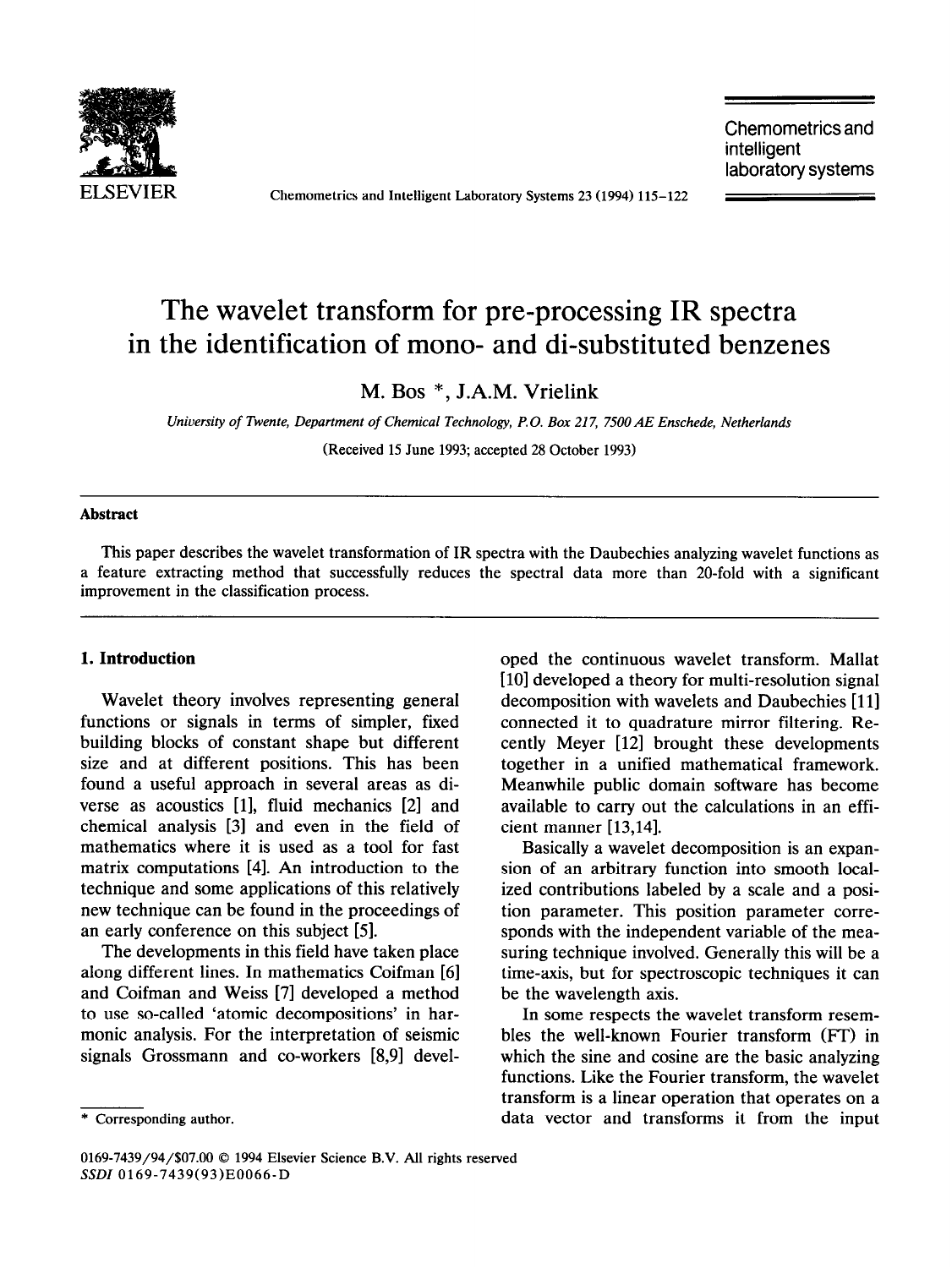space, which is the time domain, to a different domain. In the Fourier transform this new domain is the frequency domain. The wavelet domain, however, is characterized by two axes, forming an open 'time and scale' half plane in which frequency and temporal information about the signal are retained. Just like other types of transforms the wavelet transform realizes a correspondence between the signal in its original domain to the new domain by convoluting the signal  $s(t)$  to be analyzed with the analyzing function. The mathematics needed for this process in case of the wavelet transform are given below and were taken from the paper by Kronland-Martinet, Morlet and Grossman [l].

The analyzing function is defined in this case in the two-dimensional space of scale and time and is derived from a mother wavelet denoted by  $g_{\text{basic}}(t)$ . Two processes are used to obtain a number of 'self-similar' wavelets from this mother wavelet  $g_{\text{basic}}(t)$ : (1) shifts in the time variable and (2) dilations which act both on the time and the scale variable. If the variable *b* is used to control the shift in time and the variable  $a$  is used to control the dilation then the series of wavelets that are obtained by these two processes can be described by:

$$
g_{a,b}(t) = \frac{1}{\sqrt{a}} g_{\text{basic}}\left(\frac{t-b}{a}\right) \tag{1}
$$

In this equation  $1/\sqrt{a}$  is a normalizing constant that ensures that all analyzing functions have unit energy.

To ensure the wanted properties of localization in time and space, the analyzing wavelet function has to fulfil a number of conditions:

$$
\int |g(t)|^2 dt < \infty
$$
 (2)

for finite energy and

$$
\int |\hat{g}(\omega)|^2 \frac{d\omega}{|\omega|} < \infty
$$
 (3)

in which  $\hat{g}(\omega)$  denotes the Fourier transform of  $g(t)$ . This condition ensures a short-wave like behaviour and generally implies that  $g_{\text{basic}}(t)$  does not have a direct current component.

A third restriction imposed on the function representing the analyzing wavelet is

$$
\hat{\mathbf{g}}_{\text{basic}}(\omega) = 0 \quad \text{for} \quad \omega < 0 \tag{4}
$$

The wavelet transform is now defined as the function  $S(b, a)$  on the open  $(b, a)$  half-plane  $(b, b)$ arbitrary,  $a > 0$ ):

$$
S(b, a) = \int_{-\infty}^{\infty} [g_{b,a}(t)]^* s(t) dt
$$
 (5)

where the asterisk denotes that the function  $g$  is complex. This equation can be rewritten as:

$$
S(b, a) = \frac{1}{\sqrt{a}} \int_{-\infty}^{\infty} g_{\text{basic}}^{*} \left( \frac{t - b}{a} \right) s(t) \, \mathrm{d}t \tag{6}
$$

The conditions imposed on the wavelet function imply that  $\hat{g}(\omega)$  is negligible above a certain frequency  $\omega_{\text{max}}$ , making *S(b, a)* insensitive to the higher Fourier components of the signal  $\hat{s}(\omega)$ . This eliminates the influence of small-scale features. Furthermore these conditions make g negligible outside an interval  $[t_{\min}, t_{\max}]$  of the t axis causing  $S(b, a)$  to be insensitive to the values of  $s(t)$  such that  $t-b$  lies outside of  $[t_{\min}, t_{\max}]$ . The latter is the origin of the desired localization in time.

A commonly used analyzing wavelet that fulfils these conditions is the Morlet wavelet:

$$
g_{\text{basic,Morlet}}^{*}(t) = e^{i\omega_0 t} e^{-t^2/2} + \text{small corrections} \tag{7}
$$

These small corrections are numerically negligible when  $\omega_0 > 5$  but have to be added since  $\exp[-(\omega - \omega_0)^2]$  does not vanish for  $\omega < 0$ .

In practice the signals to be analyzed will be acquired by computer at discrete time intervals. This necessitates the use of a discrete form of Eq. (6):

$$
S(iT_s, a) = T_s \frac{1}{\sqrt{a}} \sum_n g^* \left( \frac{(n-i)T_s}{a} \right) s(nT_s) \quad (8)
$$

where  $1/T_s$  is the sampling frequency.

Let  $g_a^*(iT_s) = g^*(iT_s/a)$ . So, for each value of a, the analyzing wavelet is sampled, yielding the sequence  $g^*(iT_s)$ . Then the convolution product between  $s(nT_s)$  and  $g_a^*(iT_s)$  is computed. As  $g(t)$ has finite support the number of sampling points of  $g_a^*(t)$  is finite and grows linearly with *a*.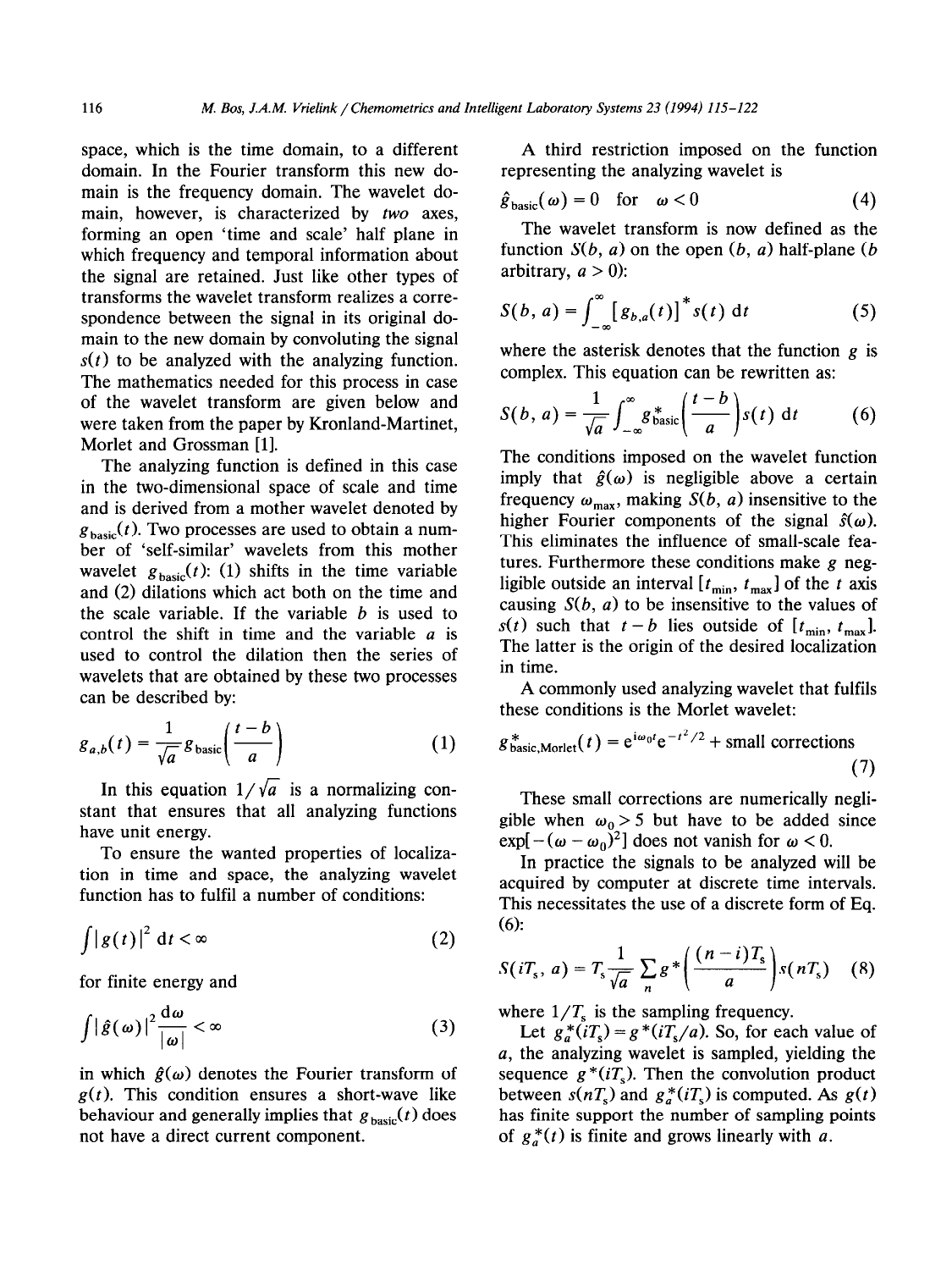

Fig. 1. Signal showing transients and local periodicity and its wavelet transform in greytones.

Fig. 1 shows the visualization of the results of the wavelet transformation with a program we developed earlier [3] of a signal with a block pulse and two connected pieces of a pure sine wave signal of which the first piece has a frequency that is three times the frequency of the second one.

The wavelet transform of this signal obtained with the use of Eq.  $(8)$  and the Morlet wavelet from Eq. (7) as the analyzing function produces a matrix of  $S(iT_s, a)$  values as the result. To visualize this result the elements of this matrix are plotted in a two-dimensional picture in which the position of the elements in the matrix is retained. Generally the convention is followed to plot the time  $(iT<sub>s</sub>)$  facing to the right and calling it the b axis, whereas the scaling factor, a, is plotted downwards. Small scales, roughly speaking, correspond to higher frequencies, so the higher frequencies are on top of the picture. The magnitudes of the  $S(iT_s, a)$  elements are represented in this picture as greytones. Darker spots correspond to higher absolute values of S.

Looking at Fig. 1, one can see that at the time of the flanks of the block pulse the signal contains a large number of different frequencies, indicated by the presence of dark spots at various scales vertically under the transitions of the signal. The same goes for the moments on which the sine wave starts, changes frequency or stops. Local periodicities can also be spotted in this picture. They show up as blocked bands for their duration at scale values corresponding with their periodicity.

If the results of a wavelet transform are inspected numerically, the first thing to note is that the majority of the coefficients have a very low absolute value. The reason for this is the dual localization, both in scale and position, that compresses the energy of the signal into a small number of consequently large coefficients. Putting the other relatively small coefficient values to zero and reconstructing the signal by inverse transformation hardly deteriorates the signal. This property can be used to compress signals to a fairly high degree without much loss of information.

These properties open up a number of possible applications in chemical analysis. The timefrequency representation of the wavelet transform can be used to extract particular features from a signal. In this respect the wavelet transform can be seen as a mathematical microscope to look at the signal. It is also possible to determine time delays from this type of representation.

The sparsity of the wavelet transform can be used to advantage in compressing spectra to be used in library search methods. Another promising application of the sparsity property is in the linear algebra needed to solve linear multivariate calibration problems.

The work described in this paper was performed to investigate whether multi-resolution analysis by wavelet transformation can be used successfully to pre-process infrared spectra for identification purposes. The relevant information of an IR spectrum is contained in the position and the shape of the absorption peaks. The purpose of this paper is to show that the wavelet transformation, due to its use of localization, both in position and scale, can extract this information in a concentrated form and thus can be used to extract the salient features of an IR spectrum effectively. Using this concentrated information instead of the full spectra for the clas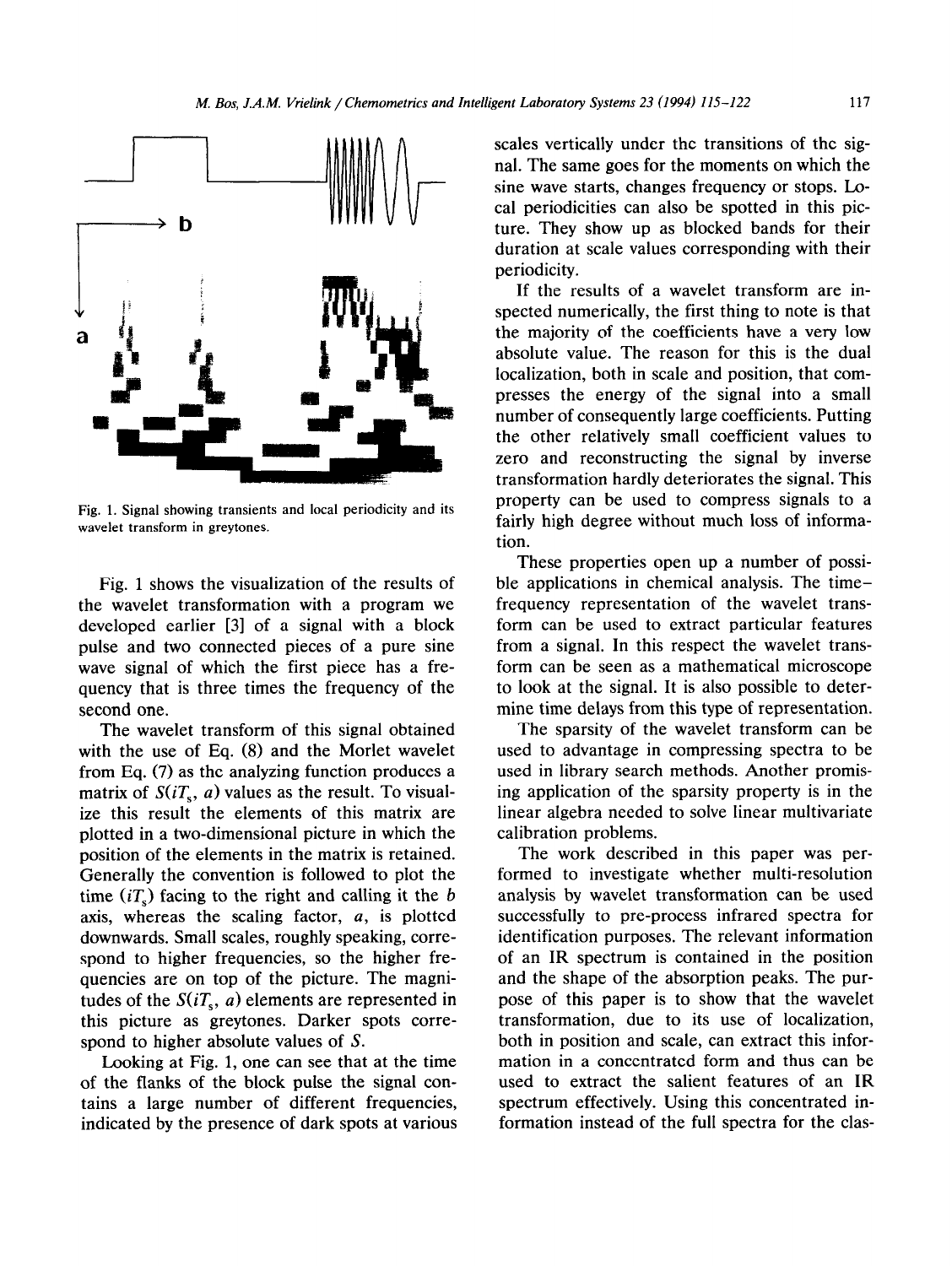sification of compounds greatly improves the speed with which the classifiers can be derived. Moreover it can be expected that the quality of the classifiers will improve if they are derived from smaller data sets that still contain all the relevant information.

To test this hypothesis two types of classifiers, a linear and a non-linear, were derived from the full spectra as well as from spectra processed with different wavelet analyzing functions. A comparison of the performance of these classifiers then will show whether the hypothesis is valid.

From the many wavelet analyzing functions that are available, the members of the Daubechies series were chosen for this investigation as they offer varying degrees of compactness of support and regularity [11], see Fig. 2.

The main effort of this work was spent in establishing which scale(s) of which Daubechies analyzing wavelet function are the best in preprocessing the IR spectra to be used in identifica-



Fig. 2. Analyzing wavelet functions from Daubechies series.



Fig. 3. 'Hard' classification problem.

tion systems based on the linear as well as the non-linear (neural network) classifiers. For this purpose a data set was chosen that comprises the IR spectra of most of the mono- and di-substituted benzenes with the substituents Cl, Br, F, NO<sub>2</sub>, COOH, OH, CH<sub>3</sub> and C<sub>2</sub>H<sub>5</sub>. Within this data set there are a number of 'hard' classification problems as judged by experts in the field, yet the set has a size that is not too difficult to handle. Furthermore the spectra can be considered to contain quite a number of the common IR absorption bands. An example of such a 'hard' classification problem is given in Fig. 3.

The test set was chosen to contain difficult classification problems. The spectra of corresponding compounds substituted with different halogens look very similar. Therefore the test set contains a relatively large number of halogen substituted compounds. The same difficulties occur with ethyl versus methyl substitution. The ethyl substituted compounds are rather underrep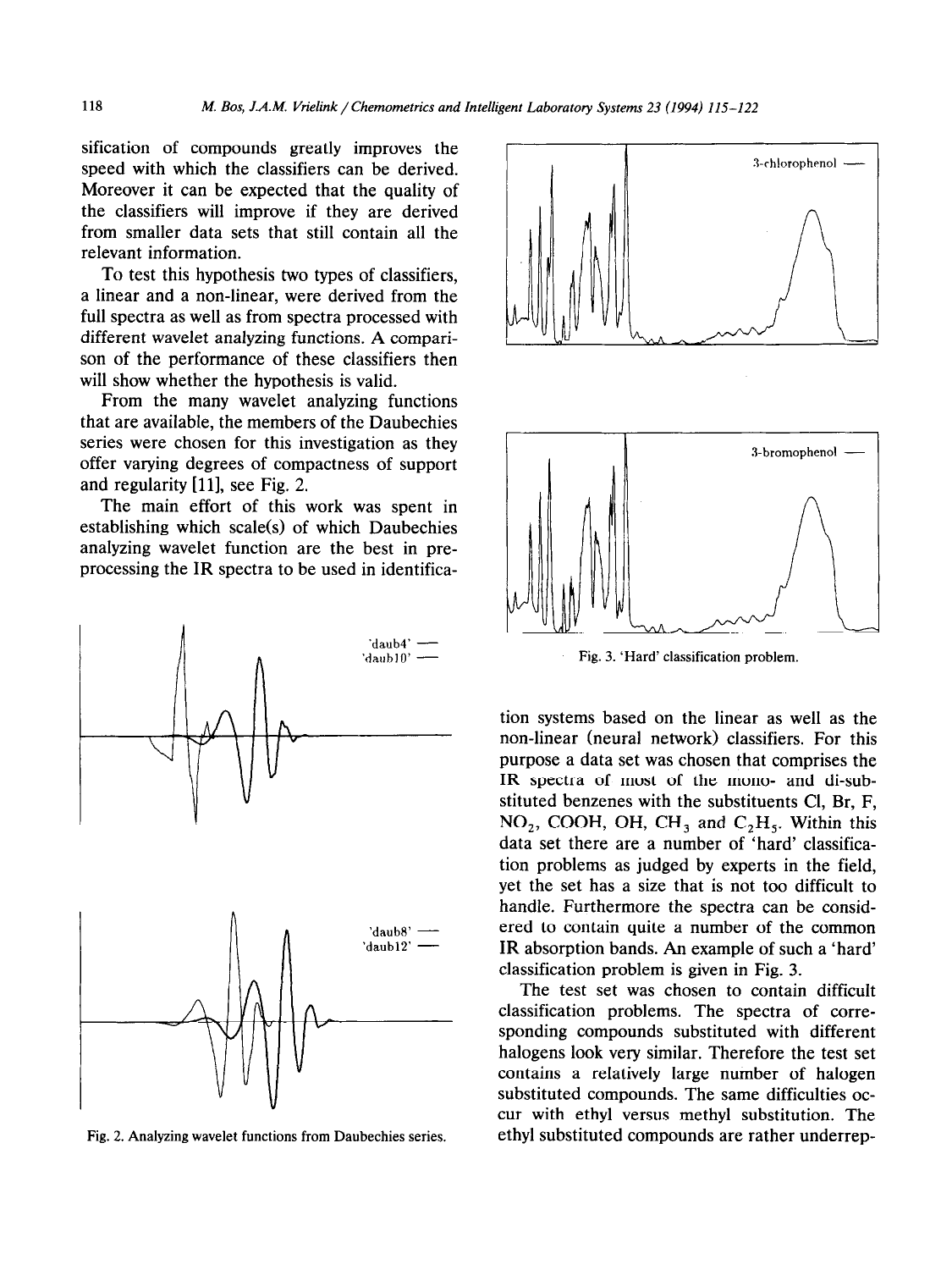resented in the data set, but serve the purpose to harden the classification of the cresols in the test set.

### 2. **Experimental**

Tables 1 and 2 show the complete primary data set used in this investigation. The spectra

Table 1 Composition of training set

| Id. | Compound             | Id.  | Compound                |
|-----|----------------------|------|-------------------------|
| A01 | Benzene              | A37  | Nitrobenzene            |
| A05 | 2-Fluorophenol       | A40  | 2-Bromonitrobenzene     |
| A08 | 3-Chlorophenol       | A43  | 3-Bromonitrobenzene     |
| A11 | 4-Bromophenol        | A56  | 1.2-Dibromobenzene      |
| A14 | 4-Ethylphenol        | A61  | 1,4-Difluorobenzene     |
| A17 | Bromobenzene         | A70  | 1,2-Dimethylbenzene     |
| A20 | 2-Bromotoluene       | A76  | 2-Nitrophenol           |
| A23 | 3-Bromotoluene       | A81  | 4-Nitrotoluene          |
| A38 | 2-Fluoronitrobenzene | AC85 | 2-Hydroxybenzoic acid   |
| A41 | 3-Fluoronitrobenzene | AH77 | 3-Nitrophenol           |
| A44 | 4-Fluoronitrobenzene | AW27 | Benzoic acid            |
| A57 | 1,3-Dibromobenzene   | AW34 | 4-Fluorobenzoic acid    |
| A62 | 3-Hydroxytoluene     | AW45 | 4-Chloronitrobenzene    |
| A71 | 1,3-Dimethylbenzene  | AW66 | 1,4-Dihydroxybenzene    |
| A79 | 2-Nitrotoluene       | AW75 | 1,4-Benzenedicarboxylic |
| A02 | Toluene              |      | acid                    |
| A06 | 2-Chlorophenol       | AW69 | 1,4-Dinitrobenzene      |
| A09 | 4-Chlorophenol       | AW86 | 3-Hydroxybenzoic acid   |
| A12 | 2-Ethylphenol        | AW87 | 4-Hydroxybenzoic acid   |
|     | A15 Chlorobenzene    | AH32 | 3-Chlorobenzoic acid    |
| A18 | 2-Chlorotoluene      | AH78 | 4-Nitrophenol           |
| A21 | 3-Fluorotoluene      | AW30 | 2-Bromobenzoic acid     |
|     | A24 4-Fluorotoluene  | AW35 | 4-Chlorobenzoic acid    |
| A39 | 2-Chloronitrobenzene | AW46 | 4-Bromonitrobenzene     |
| A42 | 3-Chloronitrobenzene | AW67 | 1,2-Dinitrobenzene      |
| A54 | 1,3-Dichlorobenzene  | AW73 | 1,2-Benzenedicarboxylic |
| A59 | 1,2-Difluorobenzene  |      | acid                    |
| A63 | 4-Hydroxytoluene     | AW83 | 3-Nitrobenzoic acid     |
| A72 | 1,4-Dimethylbenzene  | AW90 | 4-Methylbenzoic acid    |
| A80 | 3-Nitrotoluene       | AH34 | 4-Fluorobenzoic acid    |
| A03 | Phenol               | AW25 | 4-Chlorotoluene         |
| A07 | 2-Bromophenol        | AW33 | 3-Bromobenzoic acid     |
| A10 | 4-Fluorophenol       | AW36 | 4-Bromobenzoic acid     |
| A13 | 3-Ethylphenol        | AW64 | 1,2-Dihydroxybenzene    |
| A16 | Fluorobenzene        | AW68 | 1,3-Dinitrobenzene      |
| A19 | 2-Fluorotoluene      | AW74 | 1,3-Benzenedicarboxylic |
| A22 | 3-Chlorotoluene      |      | acid                    |
|     |                      | AW84 | 4-Nitrobenzoic acid     |
|     |                      | AW88 | 2-Methylbenzoic acid    |

| Table 2                 |  |
|-------------------------|--|
| Composition of test set |  |

| Id.             | Compound            | Id.  | Compound             |
|-----------------|---------------------|------|----------------------|
| A <sub>04</sub> | 2-Hydroxytoluene    | A60  | 1,3-Difluorobenzene  |
| A48             | 3-Bromophenol       | A47  | 3-Fluorophenol       |
| A53             | 1,2-Dichlorobenzene | A50  | 4-Hydroxytoluene     |
| A26             | 4-Bromotoluene      | AW29 | 2-Chlorobenzoic acid |
| A49             | 3-Hydroxytoluene    |      |                      |

with an identification number prefix 'A' were taken from the Nicolet/Aldrich IR Spectral Library, those with prefix 'AH' from the Nicolet/ Hummel Polymer IR Spectral Library, those with prefix 'AC' from the Sample Georgia State Crime Laboratory Drugs IR Spectral Library, whereas the spectra with the prefix 'AW' were recorded in house as a KBr pellet on a Nicolet SSXC FT-IR spectrometer at a resolution of 4  $cm^{-1}$ . After baseline correction to 100% transmission and normalizing the spectra between 100% and 10% T, the latter spectra were converted to the same library format as the other spectra by the Nicolet software on the computer system of the spectrometer. This format represents the spectra as 460 data points equidistantly divided over the range 3996.4–455.5 cm<sup>-1</sup>.

Wavelet transformation of the spectra with analyzing wavelets from the Daubechies family were carried out with the fast wavelet transform algorithm described in ref. [14]. This algorithm presents the resulting wavelet coefficients not in the form of a matrix as given in Fig. 1, but as a one-dimensional array filled sequentially with the expansion coefficients of the different scales. The expansion coefficients represent the approximation of the original signal with a resolution of one point per  $2<sup>j</sup>$  points of the original signal in which j is the level number. Higher levels correspond to lower frequencies.

As the spectra consisted of 460 data points and the fast wavelet transform algorithm operates on a data buffer of a length that is a power of two, the spectra were padded with zeros to 512 data points.

Using either the full spectra or the wavelet transform coefficients produced by one or two chosen levels of the scale of the analyzing func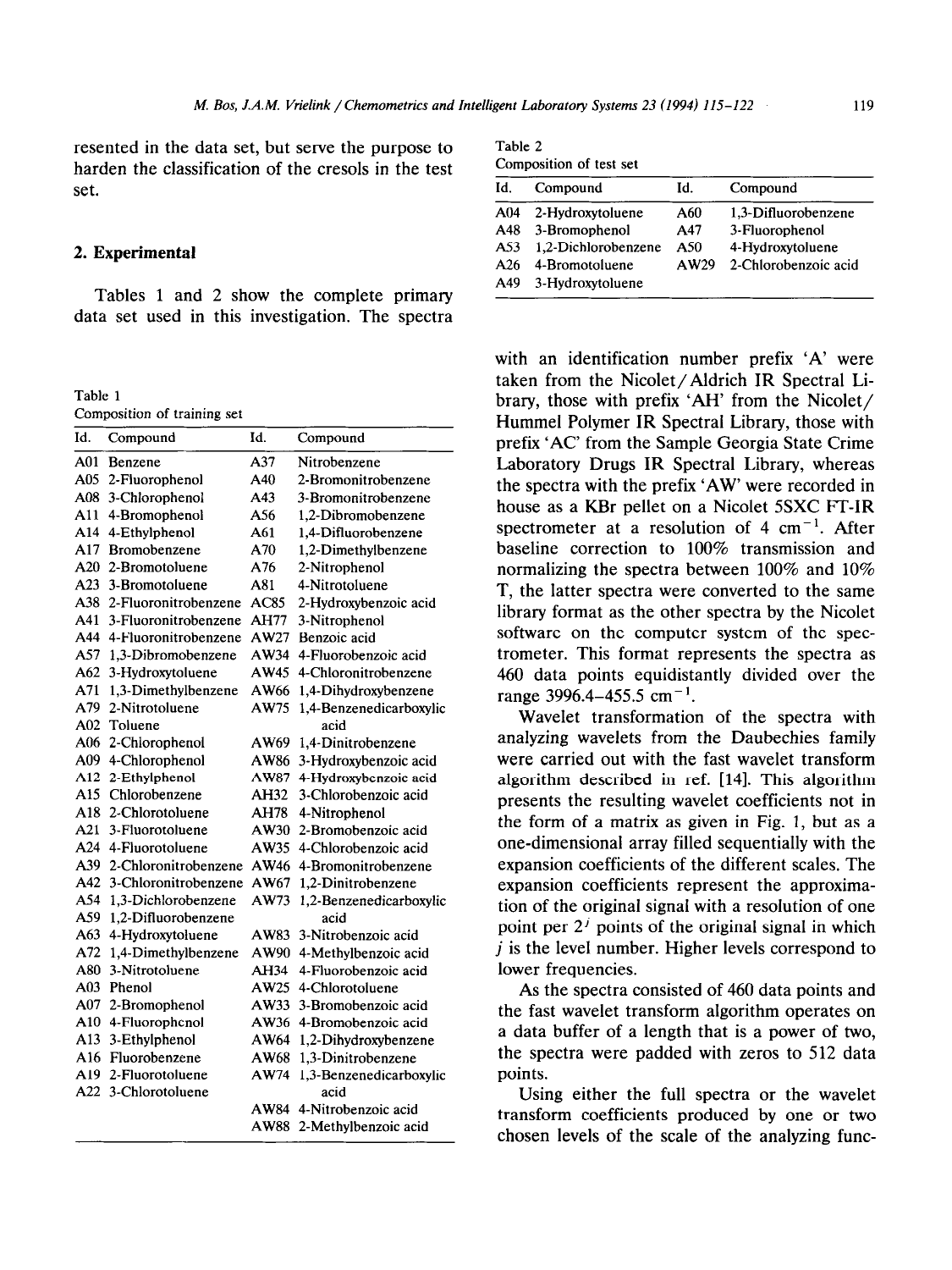tion as inputs, classifiers were trained on the spectra of the 73 compounds from Table 1 and their prediction ability was tested on the spectra of the 9 compounds from Table 2. The targets for the classification were the presence or absence of the 8 substituents mentioned earlier, mono- or di-substitution and the position of the substituents (ortho-, meta-, para-). In total 12 classifications per spectrum are produced in this way. There is some redundancy in this output target coding schema that allows some consistency checks.

Two types of classifiers were used: linear ones, trained with the Ho-Kashyap singular value decomposition (SVDHK) algorithm  $[15]$ , and nonlinear ones in the form of fully feed forward connected neural network models with sigmoid neurons and one hidden layer, trained with the backpropagation algorithm [16]. The classifiers were optimized for good prediction behaviour on the test set. The neural network classifiers were trained to perfect recognition of the training set.

#### 3. **Results and discussion**

Tables 3-7 show the best prediction results obtained with linear and neural network classifiers, trained with the coefficients obtained with various levels of the scale of the different analyzing wavelets from the Daubechies series, i.e., DAUB4, DAUB6, DAUB8, DAUB10 and DAUB12. For comparison purposes each of these

Table 3

Best prediction results with classifiers trained on DAUB4 transform

| Transform    | No. of coeffs. | Pred. errors |                   |
|--------------|----------------|--------------|-------------------|
| levels(s)    | in level       | <b>SVD</b>   | Neural<br>network |
| Full spectra | (460)          | 10           | 10                |
| 9            | 256            | 16           | 16                |
| 8            | 128            | 14           | 16                |
| 7            | 64             | 16           | 16                |
| 6            | 32             | 11           | 14                |
| 5            | 16             | 13           | 15                |
| $6 + 7$      | 96             | 14           | 12                |
| $5 + 6$      | 48             | 9            | 12                |

| Table 4                   |   |
|---------------------------|---|
| $\mathbf{D} = \mathbf{A}$ | . |

Best prediction results with classifiers trained on DAUB6 transform

| Transform    | No. of coeffs. | Pred. error |                   |
|--------------|----------------|-------------|-------------------|
| level(s)     | in level       | <b>SVD</b>  | Neural<br>network |
| Full spectra | (460)          | 10          | 10                |
| 7            | 64             | 14          | 13                |
| 6            | 32             | 13          | 12                |
| 5            | 16             | 13          | 10                |
| 4            | 8              | 14          | 12                |
| 3            | 4              | 20          |                   |
| $5 + 6$      | 48             | 12          | 13                |
| $4 + 5$      | 24             | 10          | 8                 |
| $3 + 4$      | 12             | 13          | 12                |

| Table 5   |                                                          |  |  |  |
|-----------|----------------------------------------------------------|--|--|--|
|           | Best prediction results with classifiers trained on DAUB |  |  |  |
| transform |                                                          |  |  |  |

| Transform    | No. of coeffs. | Pred. error<br><b>SVD</b><br>Neural<br>network |    |
|--------------|----------------|------------------------------------------------|----|
| level(s)     | in level       |                                                |    |
| Full spectra | (460)          | 10                                             | 10 |
| 7            | 64             | 15                                             | 14 |
| 6            | 32             | 15                                             | 11 |
| 5            | 16             | 13                                             | 8  |
| 4            | 8              | 12                                             | 16 |
| $5 + 6$      | 48             | 11                                             | 12 |
| $4 + 5$      | 24             | 10                                             | g  |

tables contains the results obtained with both types of classifiers derived from the full data matrix of spectra as the first entry. In the num-

Table 6 Best prediction results with classifiers trained on DAUB10 transform

| <b>Transform</b> | No. of coeffs. | Pred. error |                   |
|------------------|----------------|-------------|-------------------|
| level(s)         | in level       | <b>SVD</b>  | Neural<br>network |
| Full spectra     | (460)          | 10          | 10                |
| 7                | 64             | 16          | 19                |
| 6                | 32             | 17          | 13                |
| 5                | 16             | 16          | 12                |
| $\overline{4}$   | 8              | 16          | 16                |
| $6 + 7$          | 96             |             | 12                |
| $5 + 6$          | 48             | 11          | 12                |
| $4 + 5$          | 24             | 11          | 11                |
| $3 + 4$          | 12             | 14          | 16                |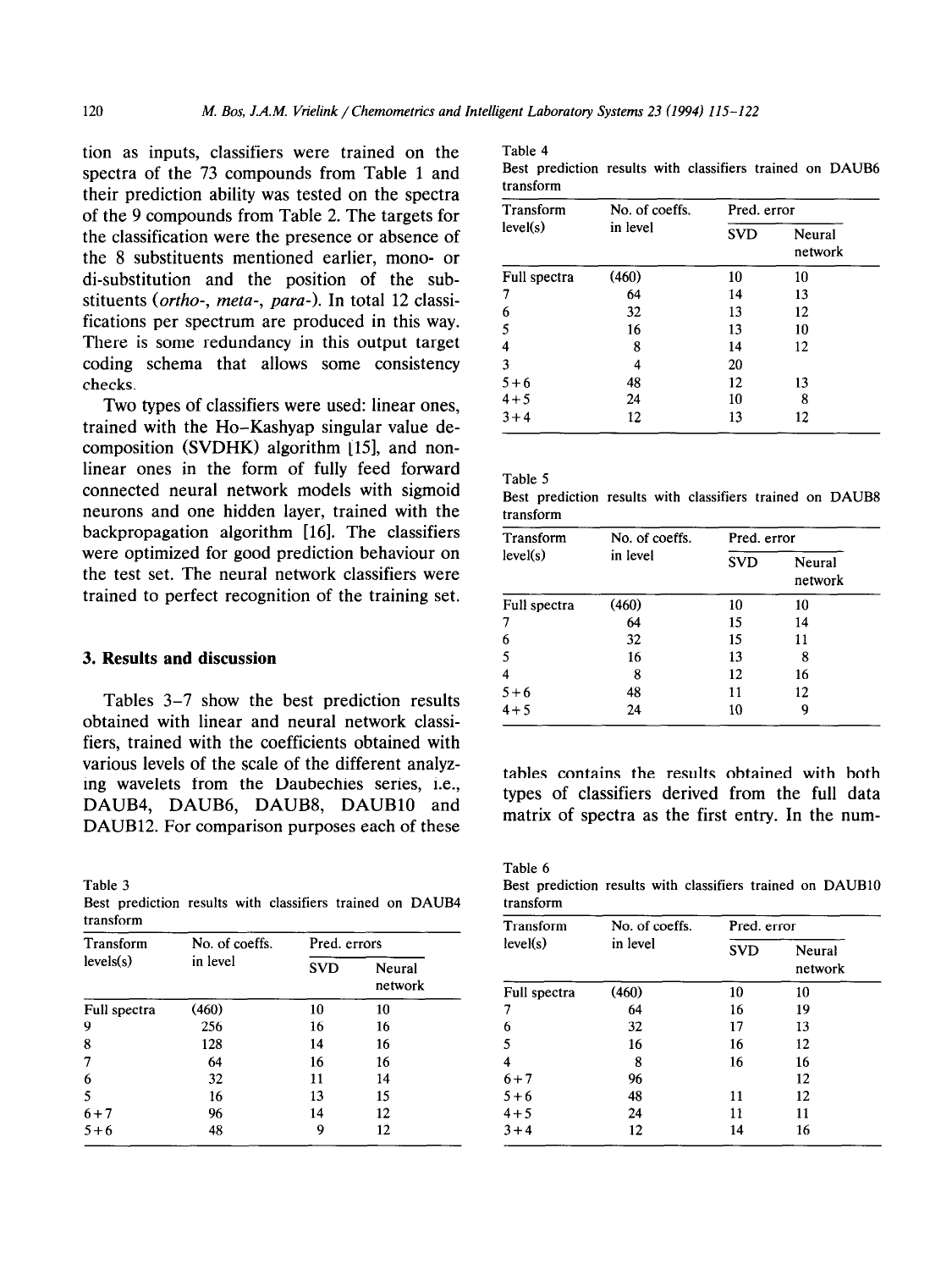Table 7 Table 9 Best prediction results with classifiers trained on DAUB 12 transform

| level(s)<br>in level<br><b>SVD</b> |                   |
|------------------------------------|-------------------|
|                                    | Neural<br>network |
| (460)<br>Full spectra<br>10<br>10  |                   |
| 64<br>7<br>16<br>18                |                   |
| 6<br>32<br>14<br>10                |                   |
| 5<br>16<br>15<br>14                |                   |
| 4<br>8<br>13                       |                   |
| 3<br>20<br>4                       |                   |
| $5 + 6$<br>48<br>11<br>13          |                   |
| $4 + 5$<br>24<br>9<br>12           |                   |
| $3 + 4$<br>12<br>11<br>11          |                   |

bers given as prediction errors for a given system false positives as well as false negatives are counted. If an IR spectrum is classified as belonging to bromobenzene, while the spectrum actually belongs to chlorobenzene, this classification counts as two errors, one for the false positive of the bromo-substituent and one for the false negative classification of the chloro-substituent.

From these tables it can be observed that the linear as well as the neural network classifiers can be successfully trained on a very limited number of coefficients from the wavelet transform of their IR spectra. Compared to the use of the full spectra to derive the classifiers, there is little loss of predictive ability if all the coefficients of level four or a higher level are used. Furthermore the differences between the results of the linear classifiers and the neural network classifiers are small.

Tables 8 and 9 show a summary of the best prediction results obtained with the various analyzing wavelets. For the linear classifiers there is

Table 8

Comparison of best prediction results with linear classifiers trained on different transforms from the Daubechies series

| Transform          | <b>Best</b><br>level(s) | No. of coeffs. | Pred.<br>error |
|--------------------|-------------------------|----------------|----------------|
| DAUB <sub>4</sub>  | $5 + 6$                 | 48             | 9              |
| DAUB6              | $4 + 5$                 | 24             | 10             |
| DAUB <sub>8</sub>  | $4 + 5$                 | 24             | 10             |
| DAUB <sub>10</sub> | $4 + 5$                 | 24             | 11             |
| DAUB <sub>12</sub> | $4 + 5$                 | 24             | 9              |

Comparison of best prediction results with neural network classifiers trained on different transforms from the Daubechies series

| Transform          | <b>Best</b> | No. of coeffs. | Pred. |  |
|--------------------|-------------|----------------|-------|--|
|                    | level(s)    |                | error |  |
| DAUB <sub>4</sub>  | $5 + 6$     | 48             | 12    |  |
| DAUB6              | $4 + 5$     | 24             | 8     |  |
| DAUB <sub>8</sub>  |             | 16             | 8     |  |
| DAUB <sub>10</sub> | $4 + 5$     | 24             | 11    |  |
| DAUB <sub>12</sub> |             | 32             | 10    |  |

little difference. The combined wavelet transform coefficients from the levels four and five generally produced the best results and performed equal to, somewhat better or somewhat less than the full spectra. These levels together contain 24 coefficients, thus the use of the wavelet transform can reduce the data needed in the development of the classifiers almost 20-fold.

For the neural network classifiers there are somewhat more differences. Here the use of the DAUB4 wavelet transform coefficients produces results that are worse than the results obtained with the full spectra. For the DAUB8 transform, however, the results are clearly better than for the full spectra, indicating that the 16 coefficients that are obtained from the spectra with this transform have extracted the relevant features of the IR spectra in a very concentrated form.

Table 10 shows the prediction results of the neural network classifier with 16 neurons in its hidden layer that were derived with the spectra transformed with the DAUBS analyzing wavelet

Table 10

Prediction results for test set samples with neural network classifier derived from level 5 of DAUB8 transform

| Found                  | Error(s) |
|------------------------|----------|
| Missed CH <sub>2</sub> |          |
| 4-Chlorotoluene        | 2        |
| Missed F               |          |
| 3-Bromophenol          | 0        |
| 3-Hydroxytoluene       | O        |
| 4-Hydroxytoluene       | n        |
| 1,2-Dichlorobenzene    | 0        |
| 1.3-Fluorotoluene      | 2        |
| Benzoic acid           | 2        |
|                        |          |